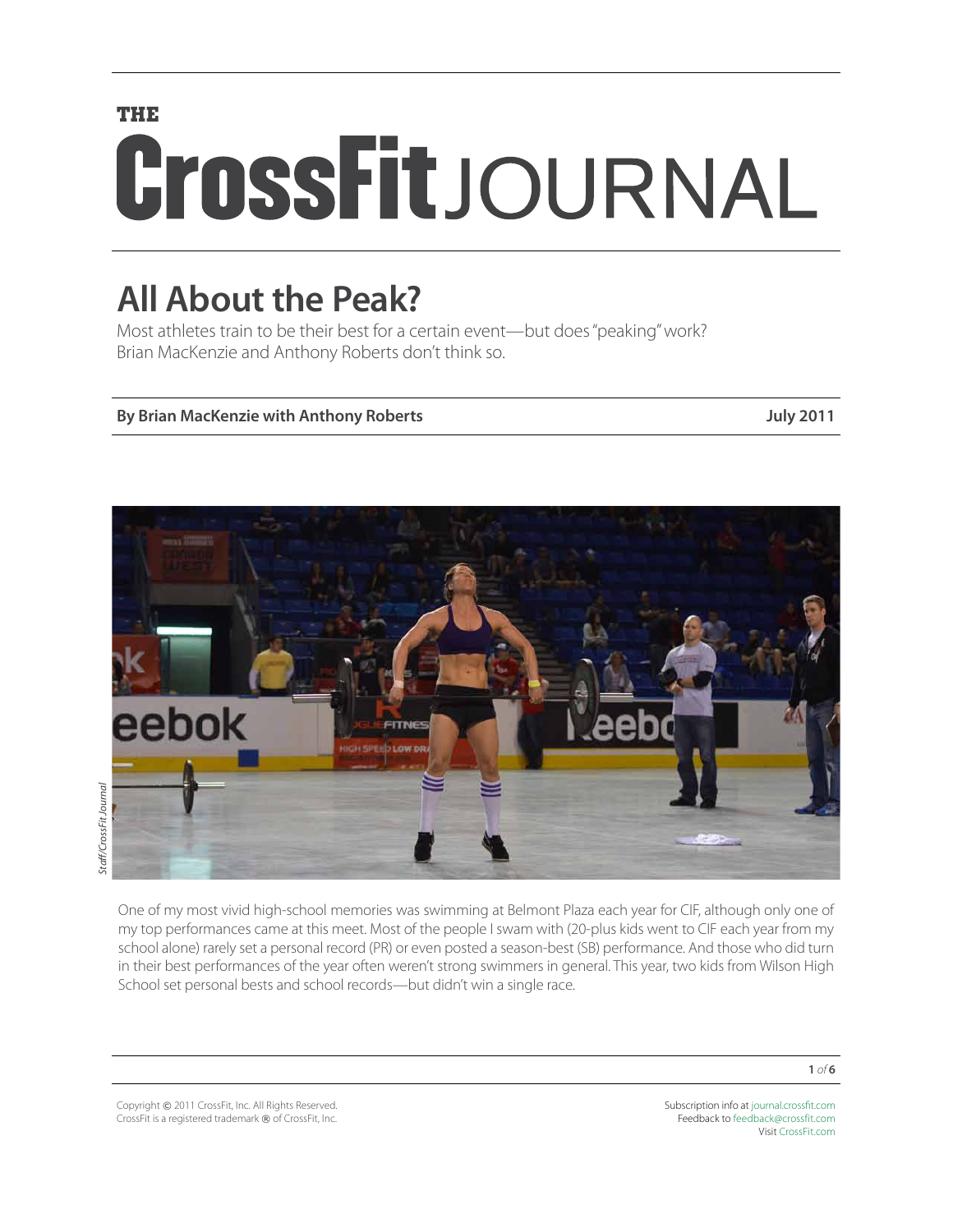Most of us, kids to coaches, look at this race as the premier competition of the season, yet our times didn't reflect this. Although plenty of folks I swam with and plenty of kids from other teams would hit PRs at the final meets of the season, it was so few and far between that some questions on peaking need to be asked.

# **Ready For a Day or Ready for Anything?**

Every year, there's a two-week break between the final set of NFL playoff games and the Super Bowl, during which the coach of each team dutifully trots out in front of a battery of microphones to tell us that his team is peaking at just the right time to win the big game. Peaking. And why not? These guys are professionals and they have the some of the best coaches in the world. Plus, they've had all year to reach this peak.

I remember watching the 1984 Olympics in Mission Viejo, Calif., with my old man. The bike course was set up in and around Lake Mission Viejo and the surrounding cities. It was my first real memory of watching Olympic sport. Mark Gorski brought home gold in the 1,000-meter individual sprint, a rare American victory in a sport dominated by Europeans. The Olympics are incredible—the highest level of sport—and we should expect peak performances all around.

And why not? These guys are professionals, and they have some of the best coaches in the world. Plus, they've had four years to reach their peak. Gorski explained his victory in the context of European dominance in the sport:

"There's a big difference between Americans and the Soviet Bloc athletes. After the Games, we tend to relax and then work toward a peak. The East Germans and Russians have to stay up all the time. If they have one bad night, there are 10 guys waiting in their place."

> With all the razor-thin victories seen at the Olympics, have you ever wondered how many professional athletes actually set a personal best or season best at the Games?



*Do you train for one event or for life's many events?*

So even though Gorski took the gold, he had some interesting comments on peaking vs. constantly being able to perform. He even seemed to be—dare we say it?—praising the idea of staying "up" all the time as the reason Soviet Bloc athletes were able to be so dominant for so long.

Still, America was the big winner in the '84 Games in overall medal count as well as total golds. Short track events saw Carl Lewis winning numerous medals (some by less than a 10th of a second), and on the field side we took a bunch of medals, including both the silver and bronze medals in the shot put, an event won by Italian Alessandro Andrei with a 21.26-meter throw. Our silver medalist missed gold by less than 0.3 meters, but don't feel too bad for him: Michael Carter went on to win three Super Bowls as a nose tackle with the San Francisco 49ers.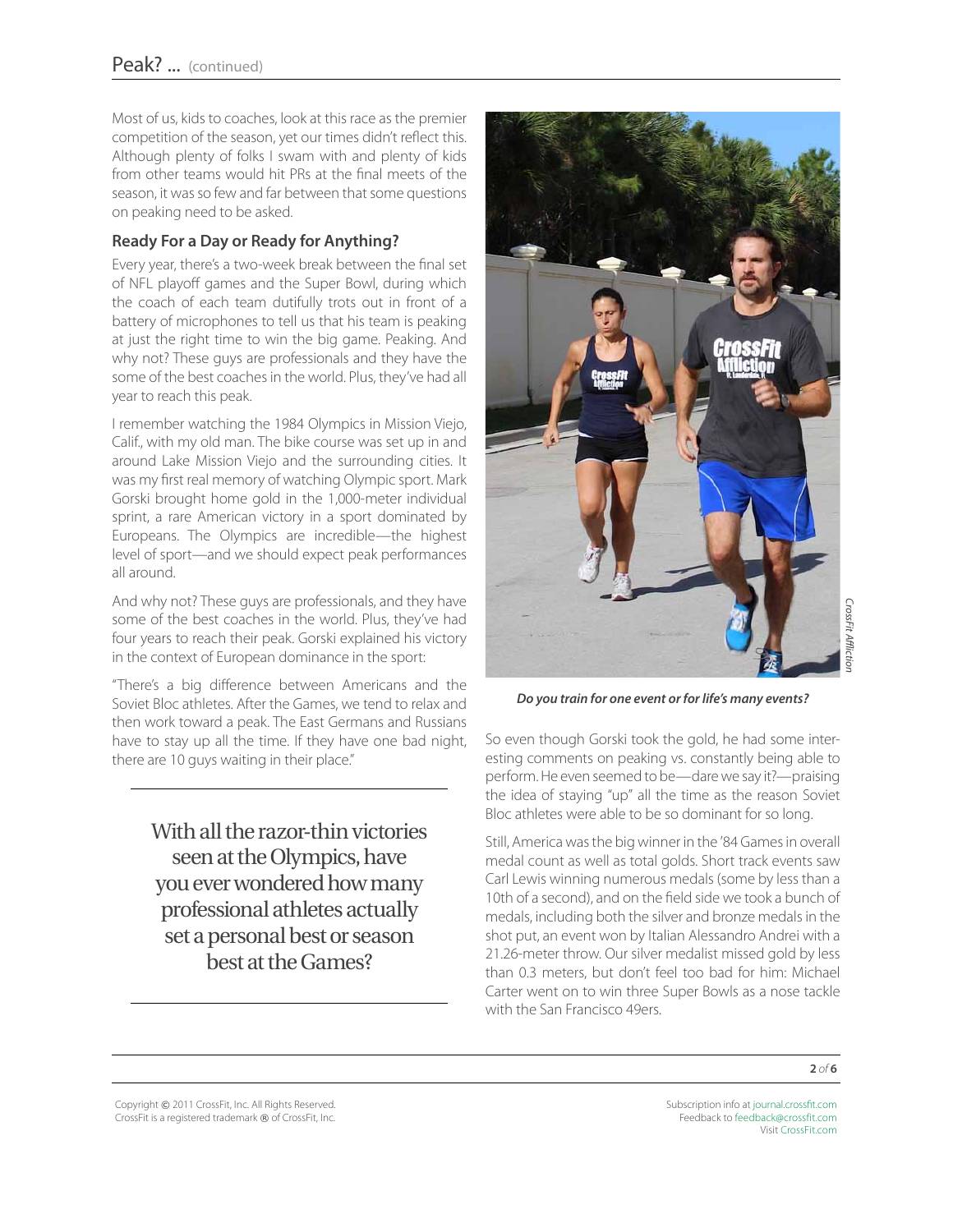With all the razor-thin victories seen at the Olympics, have you ever wondered how many professional athletes actually set a personal best or season best at the Games? Surely it must be a high percentage. How about state championships or even nationals or worlds? I didn't question this for five Olympic Games. Granted, I was only 10 years old in 1984, but because all these athletes are peaking at the same time, they're probably all running and throwing a personal best when it counts.

In 1984, in that first Olympics I watched, the winning throw in the shot put was 21.26 meters, impressive by any standards but almost a meter less than the best throw of the season (22.19 meters). In other words, in 1984, the guy who threw the shot put the farthest was not the guy who won Olympic gold. But wait—what about hitting that magic peak? The truth is that what we see every Olympic year—and I mean literally every year—is the season's best throw is never the one that takes home the gold (see Table 1).

| Year | <b>Best Olympic Throw</b> | <b>Season-Best Throw</b> |
|------|---------------------------|--------------------------|
| 1984 | 21.26 m                   | 22.19 m                  |
| 1988 | 22.47 m                   | 23.06 m                  |
| 1992 | 21.70 m                   | 21.98 m                  |
| 1996 | 21.62 m                   | 22.40 m                  |
| 2000 | 21.29 m                   | 22.12 m                  |
| 2004 | 21.16 m                   | 22.54 m                  |
| 2008 | 21.51 m                   | 22.12 m                  |

#### *Table 1: Gold-medal-winning shot-put throws vs. season-best throws in seven Olympic years.*

We understand that a lot of these athletes are more concerned with big-money events and have perhaps focused their "peaking" on them, but bringing home an Olympic gold medal (or silver or bronze) will almost always result in a lucrative sponsorship deal.

If these guys, professional athletes with great coaches and four-year periodized training schemes, can't peak for a single two-second event, what happens when we look at events that take longer than a couple of seconds? Surely the statistics on shot-putting are just an anomaly.

# **Win Once or Win Often?**

In the 2004 Olympics, the men's 100-meter sprint final comprised 10 of the fastest men on that day, not in the world. Eighty dudes qualified for a spot in the Games, all

hoping to get to the finals. That's four years of training, eating and sleeping for a single shot at Olympic gold. Ten guys made the final for a shot at the medals, and how many of those 10 do you think peaked or PR'd? Justin Gatlin (U.S.A.) hit a time of 9.85 for a PR and took gold. Maurice Greene (U.S.A.) had an SB time of 9.87 for third, and Kim Collins (St. Kitts and Nevis) had an SB of 10.00 for sixth.

But at the World Championships in 1999, Greene ran a 9.80, which would have been good enough to beat Gatlin had he run it at the Olympics in 2004. He followed the 9.80 up with a 9.82 in 2001. In numerous other instances throughout the years, he had run times that would have won gold in 2004. So while we count him among those who managed to peak for that event (that season), the Olympic final still wasn't a PR.

Three men from the top 10 were able to run SB times for an event they were all training to PR in. The math shows us that 30 percent of the programs worked, and 70 percent did not deliver. This is being incredibly giving, as it gets much, much worse if you take a look at the entire field of 80 who qualified: 12 of them managed to run an SB (for themselves), and a total of seven ran a PB (and four of those were in last place in their heats). So we're left with seven out of 80—8.75 percent of the field—having a legitimate peak for the 100 meters, and more than half were the absolute slowest guys in their heats.

To add insult to injury, Greene actually beat Gatlin in the United States Olympic Qualifier. If a potentially gold-medal-winning runner can't peak even when he needs to compete for about 10 seconds and is given four years to peak, how is it this system is still in place?

> The majority of people trying to peak will fail, and the majority who stay consistent will eventually turn out championships.

Copyright © 2011 CrossFit, Inc. All Rights Reserved. CrossFit is a registered trademark ® of CrossFit, Inc.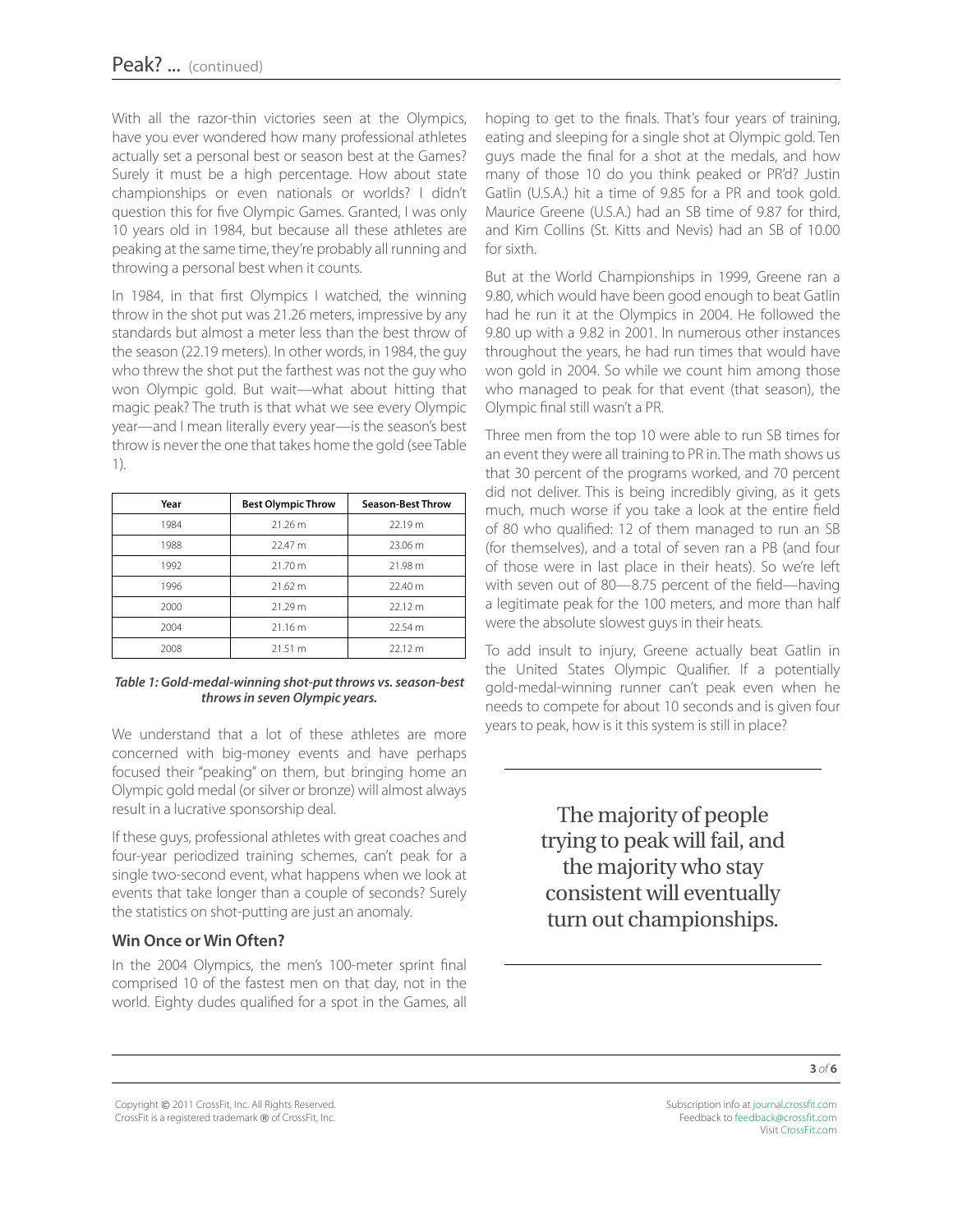I'm not saying people don't get PRs or SBs at big competitions or that you can't plot a timeline where you see an athlete doing consistently better; I'm saying that the majority of people trying to peak will fail, and the majority who stay consistent will eventually turn out championships. Going back to team sports, I've coached a team, and that team has won huge tournaments and championships more than once. But some of the kids still had bad games in those victories. So did I peak the whole team except for one kid? How in the world did I manage to accomplish that?

We can even point to sports where entire teams compete as individuals in various events (swimming, running, take your pick) and see one or two players who did poorly on the day, while another may have had a great day. But they all trained on the same track or in the same pool together. Why did some appear to peak and some hit a valley? The answer is that the ones who have been more consistent are usually the ones who appear to peak more often. It's just a matter of consistency.

If we take a look at the current Hawaiian Ironman course record, we will see that Luc Van Lierde crushed Kona in 1996. With a time of 8:04.08, he has yet to be touched. How many pros every year show up at Kona with dreams of setting a PR or even winning? Of those professional athletes, how many hit a PR for that year? This is the biggest event of the year for triathletes, and one who has a pro card and shows up at this race would want to do well



CrossFit Endurance *CrossFit Endurance*

*Would you rather be great once or good every single time you compete?*

so that sponsorship money and relationships stay healthy ... right? Maybe they are preparing for a different race? The results are the same wherever we look: these athletes hit about about 30 percent of the time and miss about 70 percent of the time (the same percentages as for our top sprinters in the 2004 Olympic final).

And who's dominating the Ironman at the moment? Chris McCormack won the 2010 Ironman in 8:10.37, five minutes faster than his 2007 victory but only two-and-ahalf minutes faster than his 2006 second place. The lesson here is consistency.

McCormack is an amazing athlete, and his consistency has put him at the top of the pack more than once. But imagine if he were even more consistent? If we take his second-best result (8:13.07, which earned him second place in 2006), we find that if he were to turn in that time for every Ironman since then, he'd have won 100 percent of the time, as opposed to 50 percent (and only one of those wins was actually a faster time). Hitting a peak performance instead of repeating his personal best was actually counterproductive, even if we argue that he successfully peaked. And his third-best time would be good enough to win 70 percent of the Ironman championships over the past decade.

More often than not, we find this to be the case, where athletes who stay consistent are standing at the top of the podium. Intuitively, good coaches know that consistency is the key. Why bother peaking, even if you can, when it only brings you a couple of victories and consistency will bring you two or three times as many? Even if it worked (which it doesn't), wouldn't you prefer running your third-best time and winning seven of 10 races (McCormack) than running your second-best time and bringing home Olympic gold (Greene)? Shouldn't training be geared towards producing consistently great performances rather than one or two outliers?

Take a look at the NFL Combine. Every year we'll see a guy bench-press 40-plus reps, and when they talk to his coach, he'll say, "Yeah, I knew he could do that. He's done it in training." in other words, the coach is saying that he expects to see what he's already seen. The great performance, therefore, is a result of consistency. We never hear a coach say, "I figured he could do 41 reps because he's done 35 in training."

**4** *of* **6**

Copyright © 2011 CrossFit, Inc. All Rights Reserved. CrossFit is a registered trademark ® of CrossFit, Inc.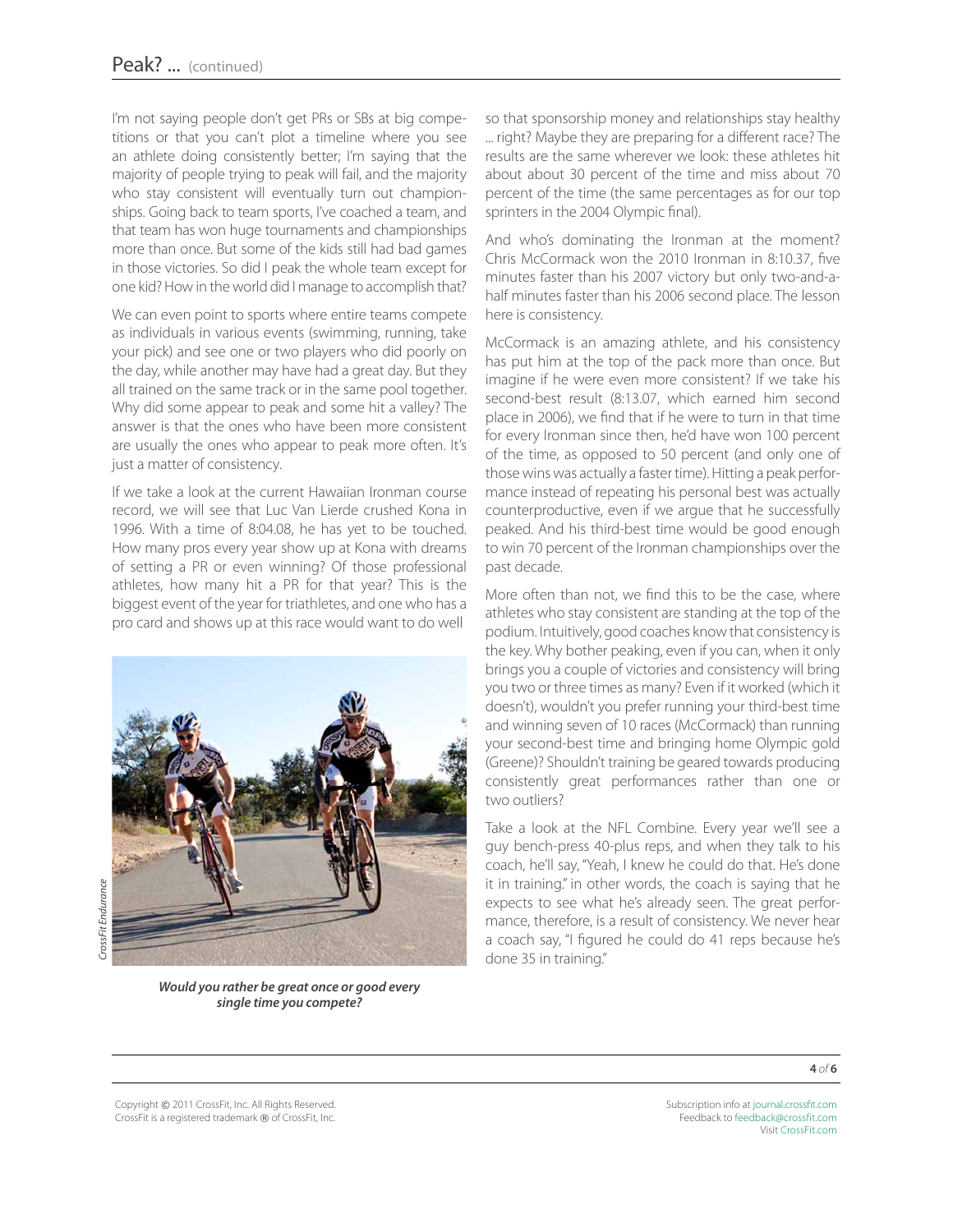We get better results betting on consistent performance than trying to shoehorn our training into a peak. It's the difference between being a great player and having a great game.

Does peaking for two weeks after preparing for an Ironman over six months make sense? Yet this is a routine thing that we run into when talking to people. I have friends and athletes who have been doing, marathons, ultramarathons, and Ironmans for decades, and in looking back on their programming we see so many misses on "A" races that something still doesn't add up.

# **Prepared at All Times**

Some people will argue that peaking is a necessary part of optimal performance. But is that really the case? Can you imagine a United States Marine arriving in Afghanistan out of shape but telling the rest of his platoon that he'll be in shape by the end of the war, when it matters? That's absurd. Members of our fighting units are expected to be in optimal shape, year round, for the duration of their service. They don't get a second chance, and they don't get an off-season.

Can you imagine a United States Marine arriving in Afghanistan out of shape but telling the rest of his platoon that he'll be in shape by the end of the war?

A study was done out of the University of Nebraska at Omaha on training methods and cross-country and 10,000-meter running performance (1). Fourteen teams were studied in a single season to see which program provided the most effective training. When we looked into this study, there was a direct correlation that the lower-mileage (per run) teams that utilized intervals to "peak" were those that qualified for the national championship. The higher-mileage-per-run teams didn't make it



*Heather Begeron is consistently a top athlete in any CrossFit competition. What is she doing right?*

Copyright © 2011 CrossFit, Inc. All Rights Reserved. CrossFit is a registered trademark ® of CrossFit, Inc. Subscription info at [journal.crossfit.com](http://journal.crossfit.com) Feedback to [feedback@crossfit.com](mailto:feedback@crossfit.com) Visit [CrossFit.com](http://www.westside-barbell.com/)

**5** *of* **6**